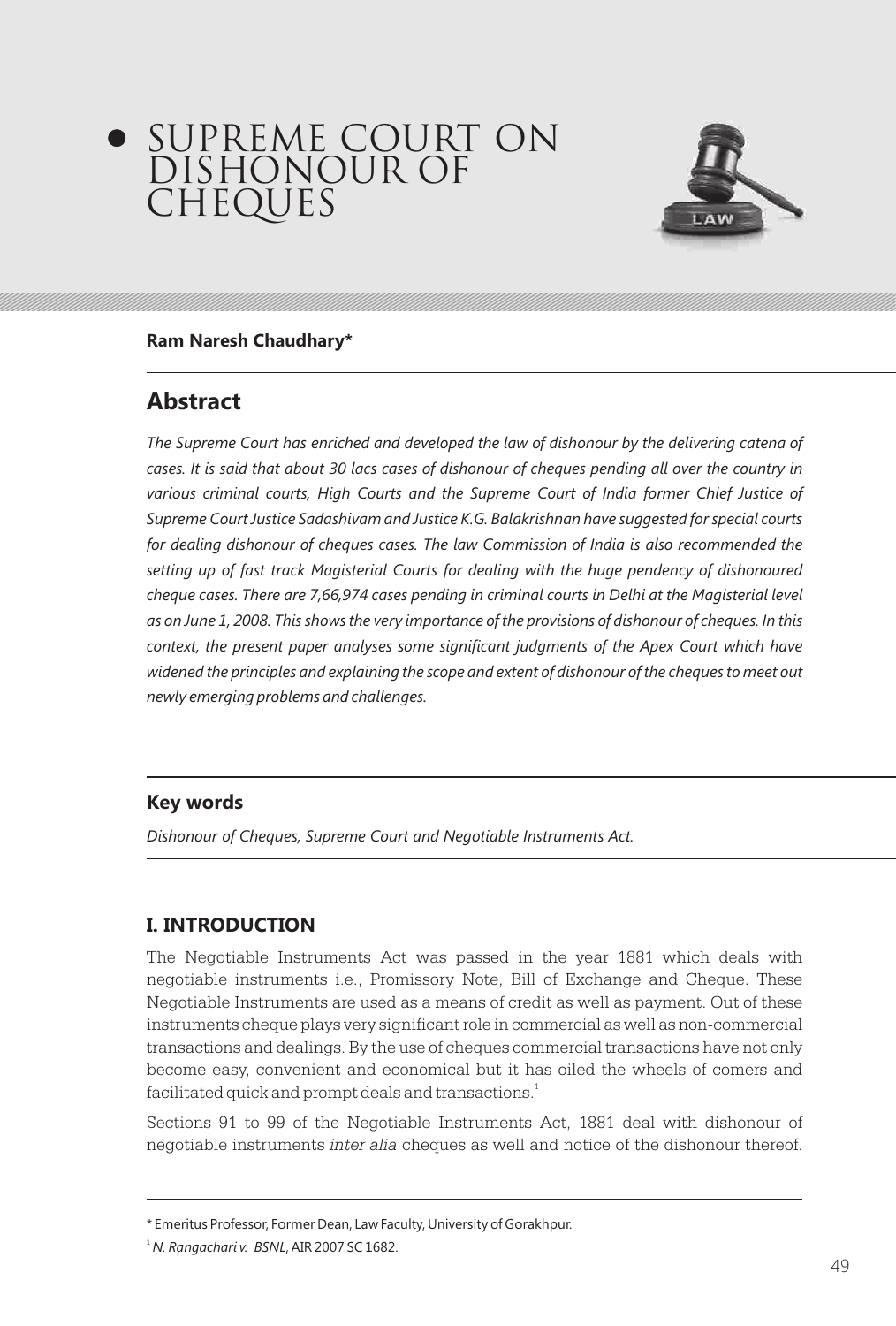The dishonour of cheques was not recognized as an offence under the Negotiable Instrument Act before 1988 it was simply considered as a civil wrong and in some cases covered under Section 415 read with Section 420 of Indian Penal Code. These provisions were not effective in dealing with the malady of dishonour of cheques, so there was a need in change of law as to dishonour of cheques. Before 1988 dishonour of cheques was regarded only a moral obligation, thus people were never sincere about honour (payment) of cheques issued by them, therefore cases of dishonour of cheques were rampant in society. There were no provisions in the Act to deal effectively the cases of dishonour of cheques. This created a feeling of shy and fear among people accepting cheques as means of payment. The holder of the cheque aggrieved by dishonour was helpless because he had no remedy against the drawer of the cheque. This necessitated a new law on dishonour of cheques. Thus, in 1988 a new Chapter XVII was incorporated for "penalties in case of dishonour of cheques due to insufficiency of funds" in the account of the drawer (account holder) of the cheque. New Sections 138 to 142 were added in the Act and in 2002 further Sections 143 to 147 were also added making a complete code on dishonour of cheques as an offence and cognizance thereof. Now dishonour of cheques under the provisions of Section 138 is an offence and be punished with imprisonment for a term which may extend to two years, or with fine which may extend to twice the amount of the cheque, or with both.

The objects of amendment were mainly:

- (i) to encourage the use of cheques, and
- (ii) to enhance the credibility and acceptability of cheques.

#### **II. DISHONOUR OF CHEQUES: SUPREME COURT'S RESPONSES**

The dishonour of the cheques as an offence under the given conditions under Section 138 is a new provision. Recently some very significant judgement of the Apex Court have widened the principles and explaining the scope and extent of dishonour of the cheques to meet out newly emerging problems and challenges.

These judgments may be explained in the following heads:  $^2$ 

#### **Revalidation of Stale Cheques**

A cheque which has become invalid because of the expiry of the stipulated period is called a stale cheque. Payment of a stale cheque is not deemed to be a good payment, so a banker is under duty not to make payment of stale cheques. Here a very significant question may arise as to whether such stale cheques can be revalidated voluntarily by altering the dates so as to give a fresh life to cheque for another three months (earlier it was six months). This question came for decision before the Apex Court in a significant case Veera Exports v. T. Kalavati. $^{\circ}$  In this case the respondent had issued to the appellant 8 cheques bearing various dates from  $9<sup>th</sup>$  April, 1999 to  $13<sup>th</sup>$  April, 1995 for a sum totalling Rs. 4 lacs. The cheques were presented for payment on  $15<sup>th</sup>$  May, 1995 but were dishonoured. It is the case of appellant that the fact of dishonour was brought to the

<sup>2</sup> R.N. Chaudhary, *The Law Relating to Cheques,* pp. 353 to 369. 3 AIR 2002 SC 38. 50 **Figure 2018**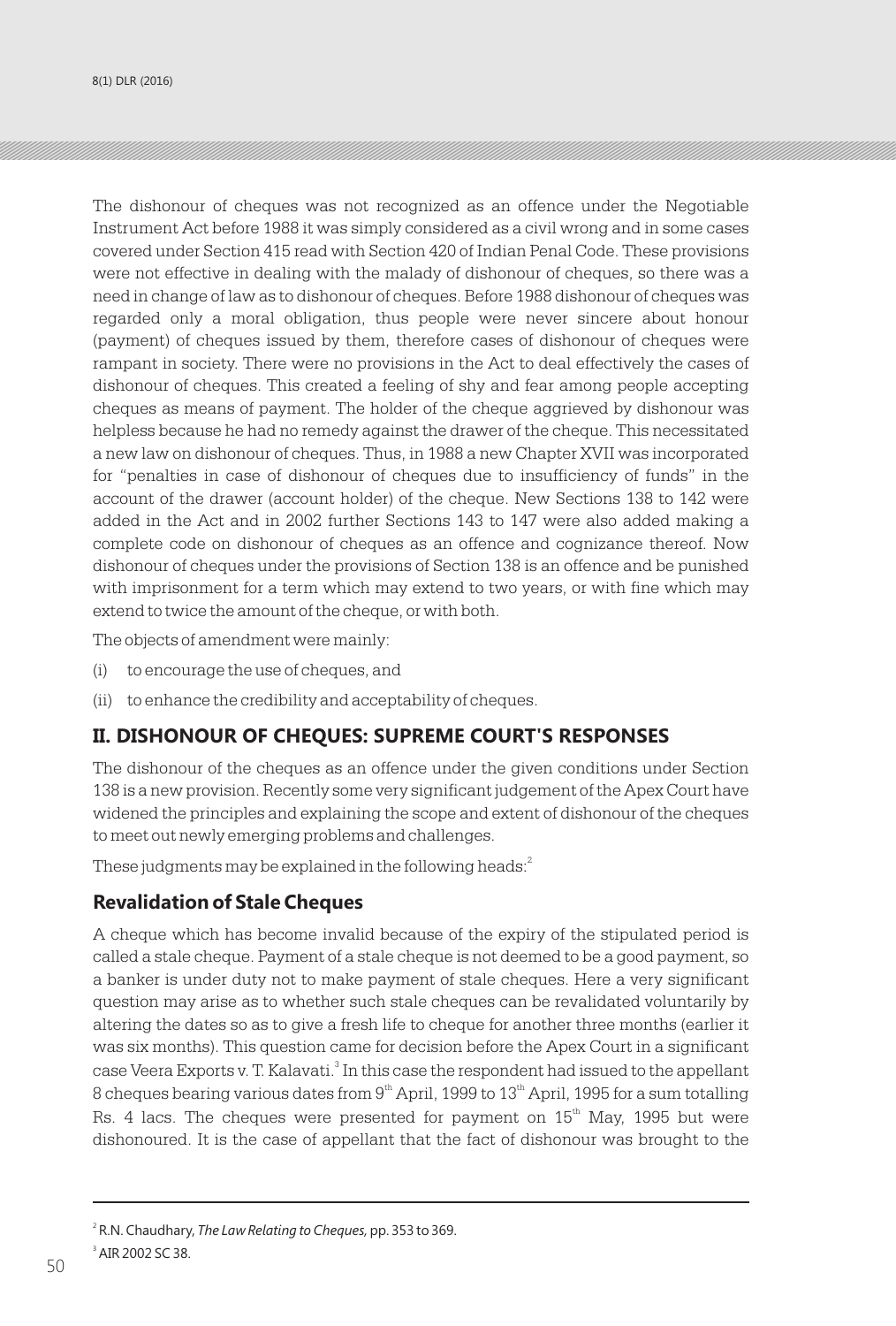

notice of the respondent and that the respondent then requested for more time to pay. The appellants granted more time to pay. On request of the respondent. The appellants claimed that as the respondent still could not pay the amounts in January, 1996, she changed the dates of the cheques from the 1995 to 1996. The appellant claimed that the respondent also made the necessary endorsement on the cheques at that time. The cheques were again presented on  $18<sup>th</sup>$  July, 1996 and were dishonoured. A legal notice dated  $8<sup>th</sup>$  August, 1996, was served upon the respondents. The respondents alleged that she had been forced to change the dates against her will. The appellant then filed a complaint under Section 138 of the Negotiable Instruments Act, 1881. The respondent thereafter filed a petition in the High Court of Madras to quash the complaint filed under Section 138 of the Act. The High Court quashed the complained, hence this appeal before the Apex Court. The grounds for quashing the proceedings by the High Court mainly based upon:

- (i) That the validity period of all the 8 cheques had already expired by October, 1995 and then held that once the validity period was over the cheques could not be revalidated by altering the dates so as to give a fresh life to the cheques for another six months (now it is three months).
- (ii) Any material alteration of a negotiable instrument renders the same void as against anyone who is a party thereto at the time of making such alteration and does not consent thereto as contemplated by Section 87 of the N.I. Act.

On appeal to the Supreme Court quashed the decision of the High Court and the Supreme Court held that the reasoning of the High Court were entirely fallacious and unsound. The Supreme Court held that a cheque which has become invalid because of the expiry of the stipulated period could be made valid by alteration of cheques. There is no provision in the Act or any other law which stipulates that a drawer of the negotiable instrument cannot revalidate it. It is always open to a drawer to revalidate Negotiable Instruments including a cheque. It is further held that if the drawer of the cheque himself alter the cheque for validating or revalidating the same instrument he cannot take advantage of it later by saying that the cheques became void as there is material alteration thereto.

#### **Successive Presentment of Cheques**

As to presentment of cheques for payment a very significant question arises that whether cheque can be presented more than once or only one time. There has been different view of the various High Courts, but the principles of law on this point has been settled by the Supreme Court in Sadanandan Bhadaran v. Madhvan Sunil Kumar.<sup>4</sup> The Supreme Court ruled that a cheque can be presented for payment any number of times during its period of validity and its dishonour on every occasion will give rise to fresh cause of action within the meaning of clause (b) of Section 142 of the N.I. Act, so as to entitled the payee to institute prosecution under Section 138 on the basis of the last cause of action.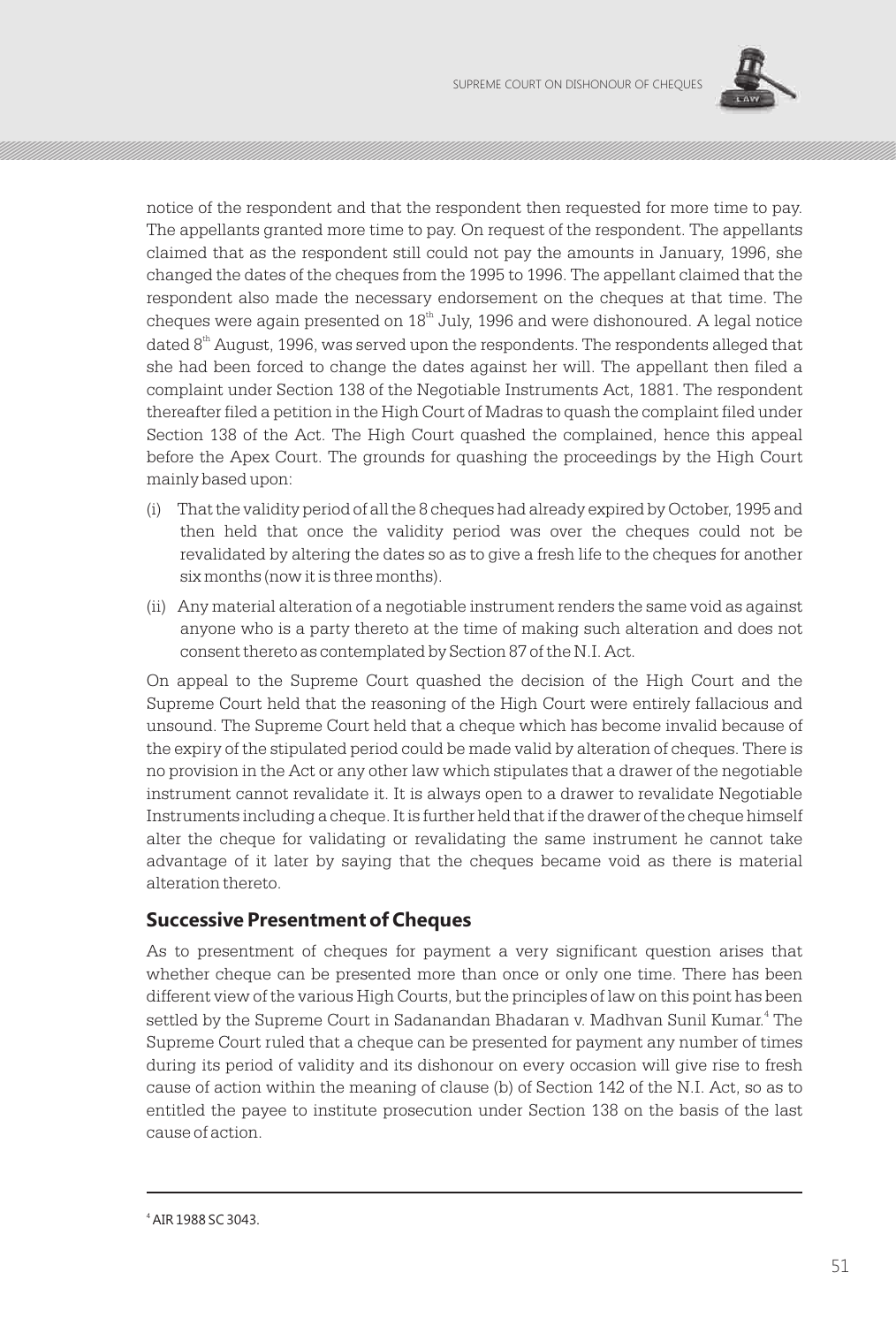#### **Deemed Dishonour**

In Modi Cement Ltd. v. K.K. Nandi<sup>5</sup> it has been ruled by the Supreme Court that 'Account Closed', 'Payment Stopped' will constitute deemed dishonour subject to the provisions of Section 138 of the N.I. Act. This judgment was further upheld by the Supreme Court in NEPC Micon Ltd. vs. Magma Leasing Ltd. and Rangappa vs. Mohan AIR 2010 SC 1898.

#### **As to Jurisdiction and Cognizance of the Offence by the Court**

Section 142 of the N.I. Act provides as to jurisdiction and taking cognizance of offence as:-

- (a) No court shall take cognizance of any offence punishable under Section 138 except upon a complaint in writing made by the payee or by the holder in due course of the cheque.
- (b) Such complaint is made within one month of the date on which the cause of action arises under clause (c) of the proviso to Section 138.
- (c) No court inferior to that of a Metropolitan Magistrate or a Judicial Magistrate of the first class try any offence punishable under Section 138.

Thus, the conditions for taking cognizance by court are first, upon a complaint second, complaint within statutory period of one month, and third, by Metropolitan Magistrate or Magistrate of the first class.

These conditions are *sine qua non* for taking cognizance of a complaint under section 142 of the Act. Now, the moot question is that which criminal court may exercise jurisdiction as to dishonour of cheques. In dishonour of cheques several acts are contemplated and where any of the Act takes place that court will have jurisdiction to take cognizance. As to question of jurisdiction Supreme Court has laid down principles of law in K. Bhaskaran v. Shankaran Vaidhyan Balan.<sup>7</sup> It has been held that Section 138 has five components namely:

- (i) Drawing of Cheque,
- (ii) Presentation of cheque to the bank for payment,
- (iii) Returning of cheque unpaid by the bank,
- (iv) Giving notice in writing to drawer after dishonour of the cheque,
- (v) Failure of the drawer to make payment.

Under Section 178 of the Cr.P.C. where the offence consists of several acts in different areas it may be enquired into and trial by court having jurisdiction over any of such local areas. Thus, different Acts were done in five different areas any of the Court may exercise jurisdiction and try the offence under Section 138. This case of the Supreme Court laid down as principles of law for deciding jurisdiction. Section 138 requires no FIR no inquiry and no investigation. It starts cognizance with trial upon complaint.

<sup>5</sup> AIR 1998 SC 1057.

<sup>6</sup> AIR 1999 SC 1952.

 $^7$  AIR 1999 SC 3662.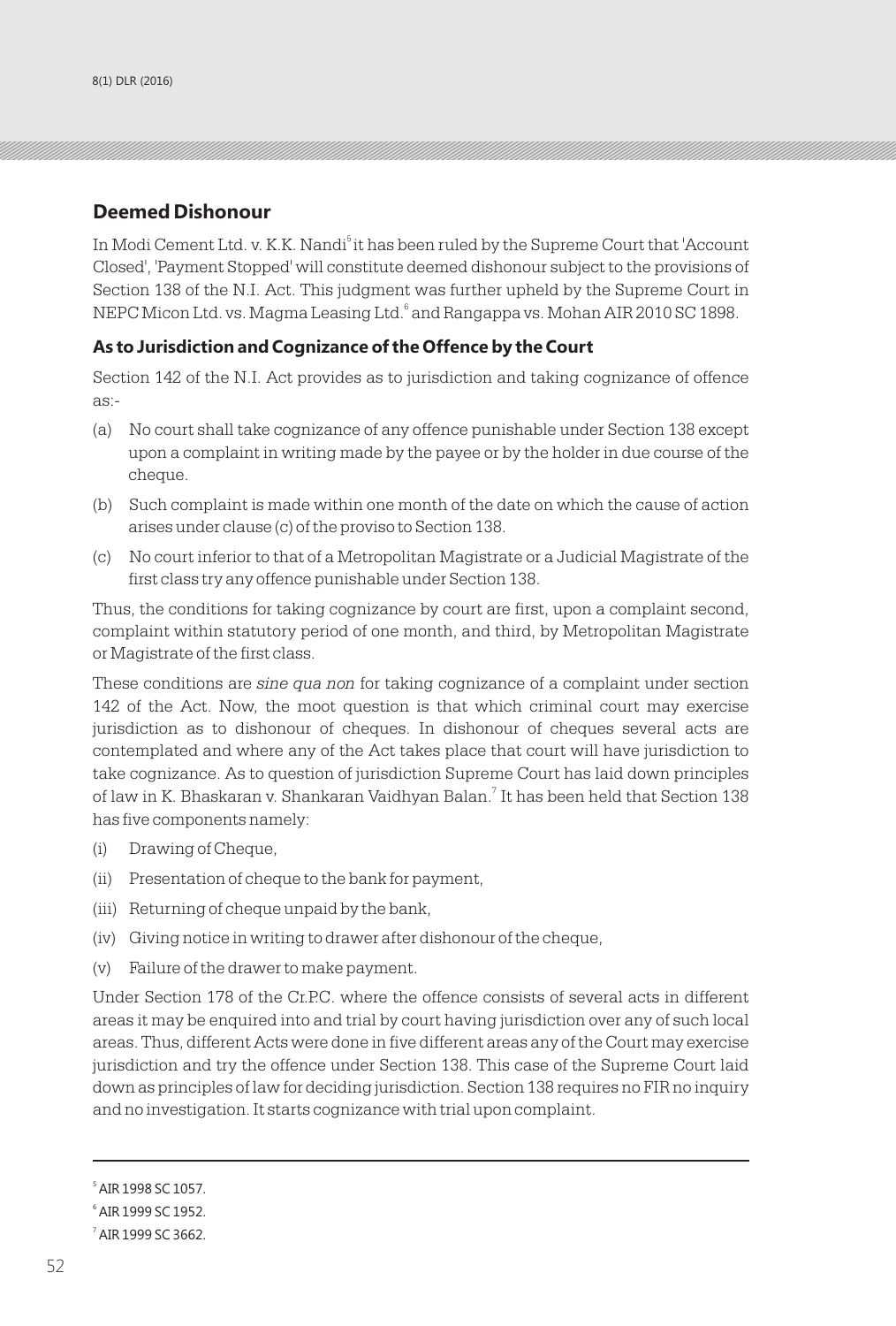

But this principle of law as laid down in K. Bhaskaran case has been overruled by the Supreme Court in Dashrath Roopsingh Rathod v. State of Maharashtra.<sup>8</sup> The Supreme Court held that the complaints relating to dishonour of the cheques must be filed in the courts within whose territorial jurisdiction the drawee bank is situated.

Further in Times Business Solution Ltd. v. Databyte,<sup>9</sup> mere presentation of cheques before a bank in Delhi where drawee bank situated outside Delhi, will not confer jurisdiction upon Delhi Courts.

Thus, the multiplicity of jurisdiction of the, Courts for offence under section 138 has been done away by the ruling given by the Supreme Court in Dashrath Roopsingh Rathod  $\mathrm{case.}^{10}$ 

## **As to Premature Complaint under Section 138**

Where the complaint is filed before the expiry of 30 days from the date of notice given under Section 138 is called premature complaint i.e. filing of complaint before cause of action arises. There were difference of opinion of the various High Courts as to premature complaints under Section 138. The High Courts of Calcutta, Rajasthan and Karnataka were of the view that such complaint liable to be returned for filing same on accruing cause of action or should waited till maturity period. Thus, cognizance on such complaint can be taken after its maturity but the opinion of Madras High Court<sup>11</sup> was that premature complaint is infirm and liable to be quashed.

This controversy as to premature complaint under Section 138 has been resolved by the Supreme Court in Narsinghdas Tapadia v. Goverdhandas Partani.<sup>12</sup> In this case the Supreme Court drew a distinction between 'taking cognizance of offence' and 'the filing of the complaint by the complainant'. This court has held that there is a bar to the taking of a cognizance by the Magistrate but there was no bar to the filing of a complaint and that complaint filed even before the expiry of the period of the 15 days could be made a basis for taking cognizance of the offence provided cognizance was taken after the expiry of the said period.

But this principle of the law as laid down by the Supreme Court in Narsinghdas Tapadia case has been overruled by this court in Yogendra Pratap Singh v. Savitri Panday. $^{\scriptscriptstyle{13}}$  This court has expressed doubt as to where premature complaint can be regarded a valid complaint under Section 142 for taking cognizance by the Court. This Court has also expressed doubt as to rule laid down in Narsinghdas Tapadia case.

In the light of the ever, this court has referred the case to a three Judge Bench of this Court i.e. a larger bench for decision, the three Judge Bench consisting of Chief Justice of India Justice R.M. Loda held that a premature complaint under Section 142 is no complaint in the eyes of law. Further, the observation of the court was:

<sup>8</sup> AIR 2014 SC 3519.

<sup>9</sup>AIR 2015 SC 1138.

<sup>10</sup> R.N. Chaudhary, *Banking Law*, at 707.

*<sup>11</sup> Kanchan Kamdansthan v. Nagraj (1995) 1 crimes 366 (Mad).*

<sup>12</sup> AIR 2000 SC 2946.

 $^{13}$  AIR 2012 SC 2508. 53